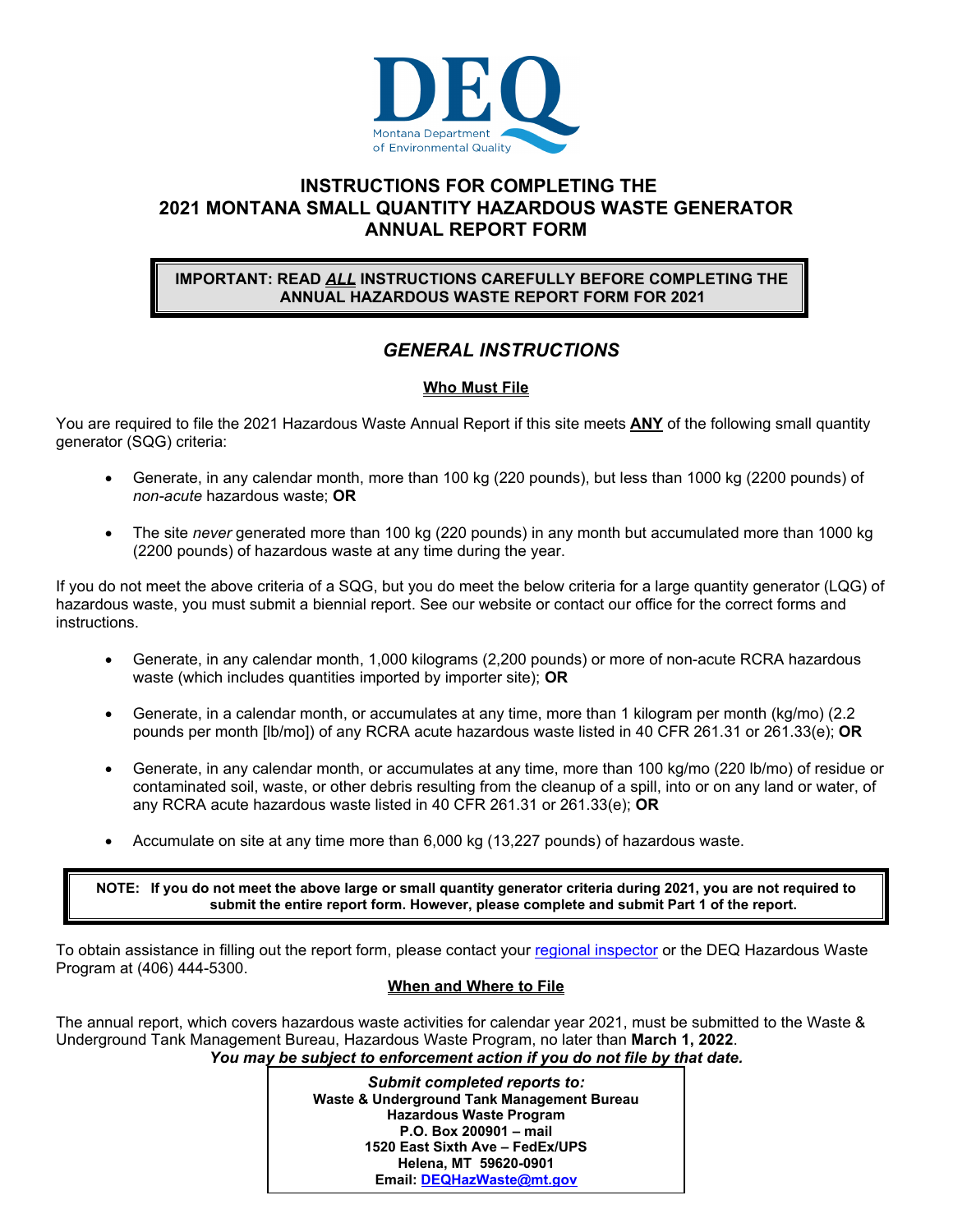## **What Must Be Reported**

Administrative Rules of Montana (ARM) §17.53.603 requires any hazardous waste generated during calendar year 2021 (that was or will be required to be accompanied by a completed Uniform Hazardous Waste Manifest, or equivalent documentation, for transport to a certified Transfer, Storage and Disposal Facility, or TSDF) be reported in the 2021 report. Additionally, any generator who treats, stores, or disposes of hazardous waste **on-site** must submit an annual report covering those wastes.

Only wastes or portions of waste shipments that are regulated as either *characteristic* or *listed hazardous wastes* must be reported. The characteristic and listed wastes are identified in **Subparts C & D of 40 CFR Part 261.** They may be accessed at this website:

U.S. EPA Laws & Regulations, Title 40, Chapter I - Environmental Protection Agency, Subchapter I – Solid Waste, Part 261: eCFR :: 40 CFR Part 261 -- Identification and Listing of Hazardous Waste

# **Subpart C:**

(*Dxxx codes*) **§ 261.24** – Toxicity Characteristic (i.e., ignitability, corrosivity, reactivity, and toxicity).

# **Subpart D:**

- (*Fxxx codes*) **§ 261.31** Hazardous wastes from non-specific sources.
- (*Kxxx codes*) **§ 261.32**  Hazardous wastes from specific sources.
- (*Pxxx and Uxxx codes*) **§ 261.33**  Discarded commercial chemical products, off-specification species, container residues, and spill residues thereof.

You need **not** report any wastes that are not regulated as hazardous under the Montana hazardous waste regulations, **even if manifested** (e.g., PCBs, asbestos, etc.)

# *Please enter missing information and/or corrections in the SHADED areas of the form.*

# **PART ONE – Generator Information**

# *I. REASON FOR SUBMITTAL*

The box for the Component of the Hazardous Waste Report is already checked. Read the statement below this and if it applies (i.e., your facility is a Large Quantity Generator) please check this box.

If you would like to change any information that has been pre-populated on this form, check the box by Provide Subsequent Notification (to update site information).

**2021 REGISTERED STATUS** - This is your highest registration status during 2021. If you wish to change your status, please indicate the new status in the Comments section (item XII).

## *II. EPA ID NUMBER / DEQ AREA*

Verify your business's **12**-character U.S. EPA identification (EPA ID) number.

DEQ Area: For assistance, please contact your regional inspector:

| <b>REGION</b> | <b>INSPECTOR</b>   | <b>CONTACT</b>                         |
|---------------|--------------------|----------------------------------------|
| Area 1        | Jennifer Strause   | (406) 431-3148 Jennifer Strause@mt.gov |
| Area 2        | Denise Kirkpatrick | $(406)$ 444-3983 DKirkpatrick@mt.gov   |

# **III.** SITE NAME

Verify the name of your business. Indicate any changes in the gray box to the right.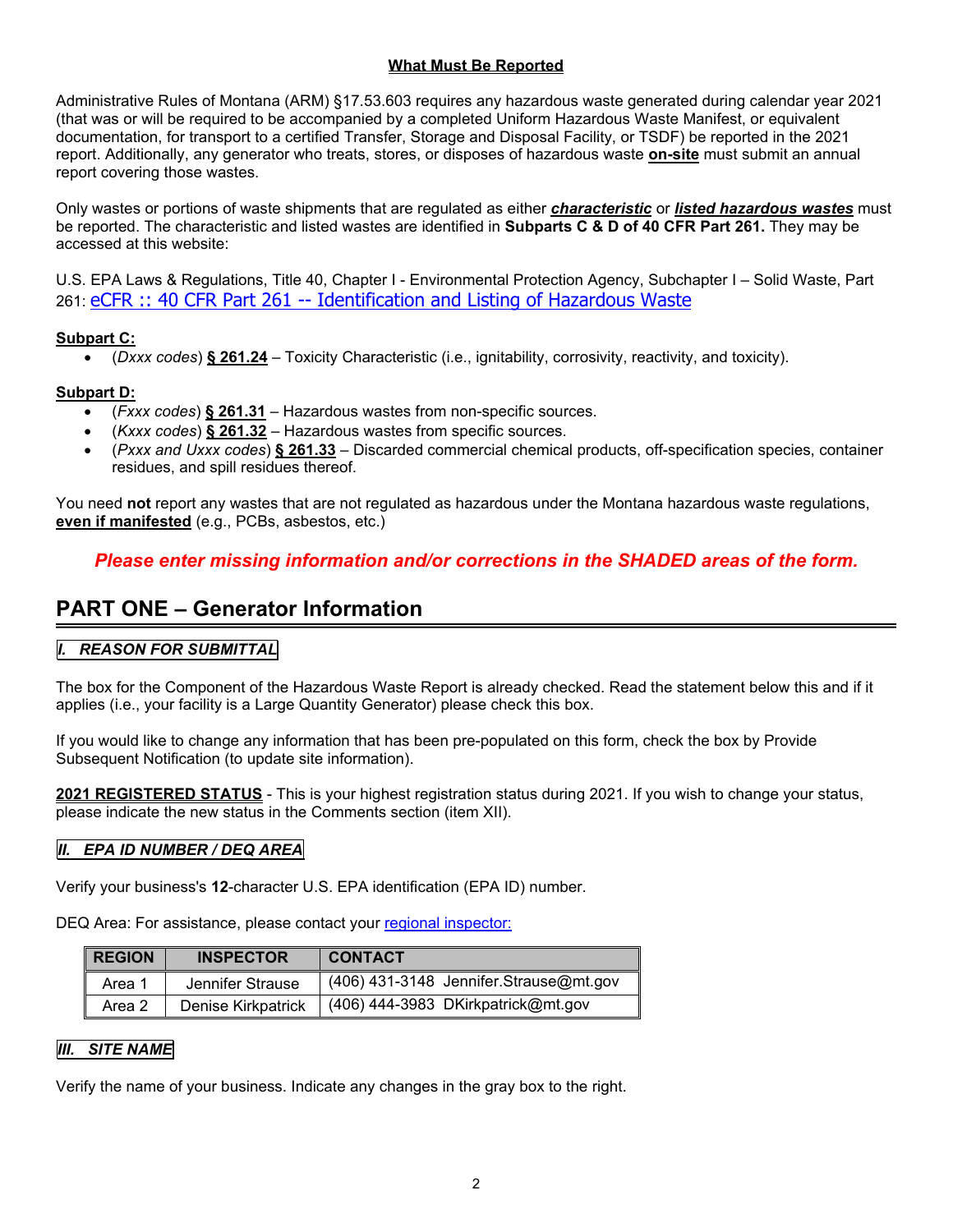# *IV. CURRENT REGULATED WASTE ACTIVITIES*

Please check all the boxes that apply for the types of regulated waste activities at your site as of the end of the 2021 reporting year:

**LQG (LARGE QUANTITY GENERATOR) – If ANY** of the following are met then the site is a Large Quantity Generator (LQG):

- The site generated more than 1000 kg (2200 lb) of hazardous waste in any calendar month; **OR**
- The site generated in any calendar month, or accumulated at any time, 1 kg (2.2 lb) or more of acute hazardous waste; **OR**
- The site generated or accumulated at any time more than 100 kg (220 lb) of spill cleanup materials contaminated with acute hazardous waste; **OR**
- The site accumulated at any time more than 6,000 kg (13,227 lb) of hazardous waste.

**SQG (SMALL QUANTITY GENERATOR) -** If **ANY** of the following are met then the site is a Small Quantity Generator (SQG):

- The site generated more than 100 kg (220 lb), but no more than 1000 kg (2200 lb) of hazardous waste, in *any* single calendar month; **OR**
- The site *never* generated more than 100 kg (220 lb) in any month but *accumulated* more than 1000 kg (2200 lb) of hazardous waste at any time during the year.

CESQG (CONDITIONALLY EXEMPT SMALL QUANTITY GENERATOR)<sup>1</sup> - A site is a conditionally exempt generator if, within **EACH** calendar month:

- The site generated no more than 100 kg (220 lb) of hazardous waste, **or** no more than 1 kg (2.2 lb) of acute hazardous waste, **or** no more than 100 kg (220 lb) of material from the cleanup of a spillage of acutely hazardous wastes; **OR**
- The site accumulated no more than 1,000 kg (2200 lb) of hazardous waste, **or** no more than 1 kg (2.2 lb) of acute hazardous waste, **or** no more than 100 kg (220 lb) of material from the cleanup of a spillage of acutely hazardous wastes.

**SHORT TERM/ONE-TIME** - The activity at the site was a one-time or short-term, non-recurring, temporary event. Example: Spill Cleanup.

**NON-HANDLER -** Did not generate hazardous waste in any quantity during 2021 but wish to remain active at their current 2021 Registered Status.

**OUT OF BUSINESS -** Did not generate hazardous waste in any quantity during 2021, *because* the establishment was closed for business *prior to January 1, 2021*.

**IMPORTER OF HW (HAZARDOUS WASTE) –** You import hazardous waste from a foreign country into the United States.

**MIXED WASTE GENERATOR –** You generate mixed waste (waste that is both hazardous and radioactive).

**HW TRANSPORTER –** You transport hazardous waste within the United States.

**TRANSFER FACILITY –** You are a hazardous waste transfer facility if you hold manifested waste for a period of ten (10) days or less while the waste is in transit.

**TREATER, STORER, OR DISPOSER OF HW –** You treat, store, or dispose of hazardous waste. *Note: A "Part B" Permit is required for this activity – please contact the Hazardous Waste Program for more information.*

**RECYCLER OF HW –** You recycle regulated hazardous waste (recyclable materials).

**SMALL QUANTITY ON-SITE BURNER EXEMPTION –** You burn small quantities of hazardous waste in an on-site boiler or industrial furnace and comply with all applicable regulations (e.g,, Clean Air Act, etc.).

<sup>&</sup>lt;sup>1</sup> The Conditionally Exempt Small Quantity Generator (CESQG) category will soon be renamed Very Small Quantity Generator (VSQG) upon the implementation of updated Montana hazardous waste regulations, which are coming in 2022.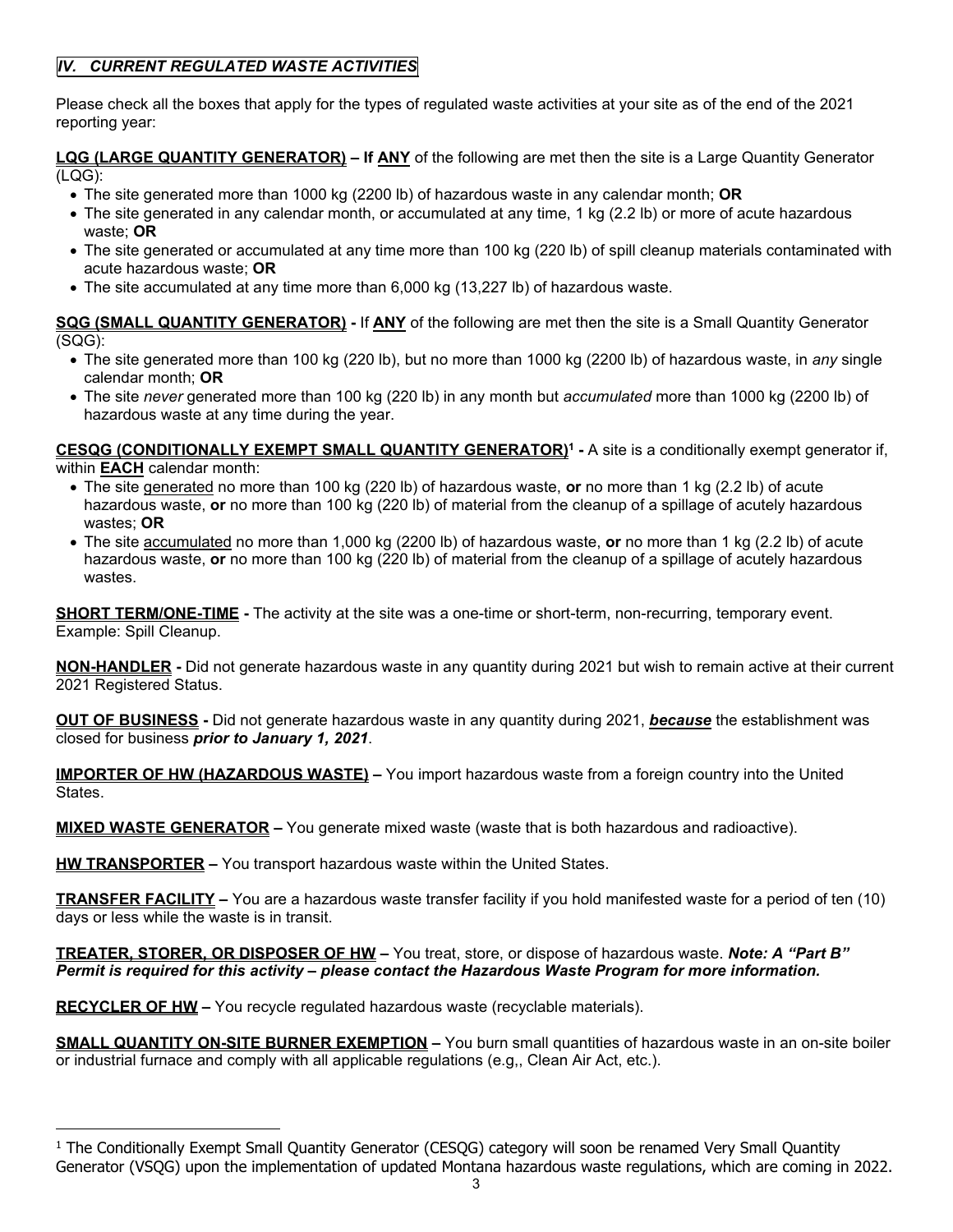**SMELTING, MELTING, & REFINING FURNACE EXEMPTION –** You process hazardous wastes in a smelting, melting, or refining furnace solely for metals recovery or to recover economically significant amounts of precious metals or you process hazardous wastes in a lead recover furnace to recover lead and comply with all applicable regulations (e.g., Clean Air Act, etc.).

**UNDERGROUND INJECTION CONTROL –** You generate, treat, store, or dispose of hazardous waste and place the waste into an underground injection well located at your site.

**RECEIVES HW FROM OFF-SITE –** You receive hazardous waste from another site, whether this was a commercial transaction or waste received from a restricted group of off-site generators.

**LARGE QUANTITY HANDLER OF UNIVERSAL WASTE (UW) –** You accumulate a total of 5,000 kg or more of universal wastes (batteries, pesticides, mercury-containing equipment, or lamps – calculated collectively) at any time. Check which types of waste are managed at your site.

**DESTNATION FACILITY FOR UNIVERSAL WASTE –** You treat, dispose, or recycle universal wastes on-site. A permit is required if you treat or dispose of universal wastes; a permit may be required if you recycle universal wastes. Please contact the Hazardous Waste Program for more information.

**USED OIL (UO) TRANSPORTER –** You transport used oil within the United States.

**UO TRANSFER FACILITY –** You own or operate a used oil transfer facility.

**UO PROCESSOR –** You process used oil.

**UO RE-REFINER –** You produce lubricating oils and greases, industrial fuel, asphalt extender, gasoline, and other products from on- or off-specification used oil.

**OFF-SPECIFICATION UO BURNER –** You burn off-specification used oil fuel.

**MARKETER WHO DIRECTS SHIPMENT OF OFF-SPECIFICATION UO TO OFF-SPECIFICATION UO BURNERS –**  You are a marketer who directs shipment of off-specification used oil to off-specification used oil burners.

**MARKETER WHO FIRST CLAIMS THE UO MEETS THE SPECIFICATION –** You are the first to demonstrate that the used oil meets the used oil specification.

# *V. LAND TYPE*

Check only one box that best describes the land type of your site. If your site could be described as Municipal and another type such as County, District, or Tribal, do not check Municipal but the other appropriate type.

## *VI. NAICS*

Verify the North American Industry Classification System (NAICS) code(s) or enter the code(s) that best describes your site's primary and other business production processes for your products or services. For a listing of NAICS codes see the NAICS website: https://www.census.gov/naics/. *Check the website to be sure you list the latest version of the NAICS codes.*

#### *VII. SITE LOCATION ADDRESS*

Verify the address, city, state, and zip code *for the physical location of your site*. *Do not use a post office box or mailing address.* 

#### *VIII. SITE MAILING ADDRESS*

Verify the mailing address, city, state, and zip code for your site.

## *IX. SITE CONTACT & ALTERNATE CONTACT PERSONS*

Verify the name, title, telephone, extension, mailing address (address, city, state, zip code), facsimile number, and email address for the individual (site Contact Person) who should be contacted regarding the information submitted in the EPA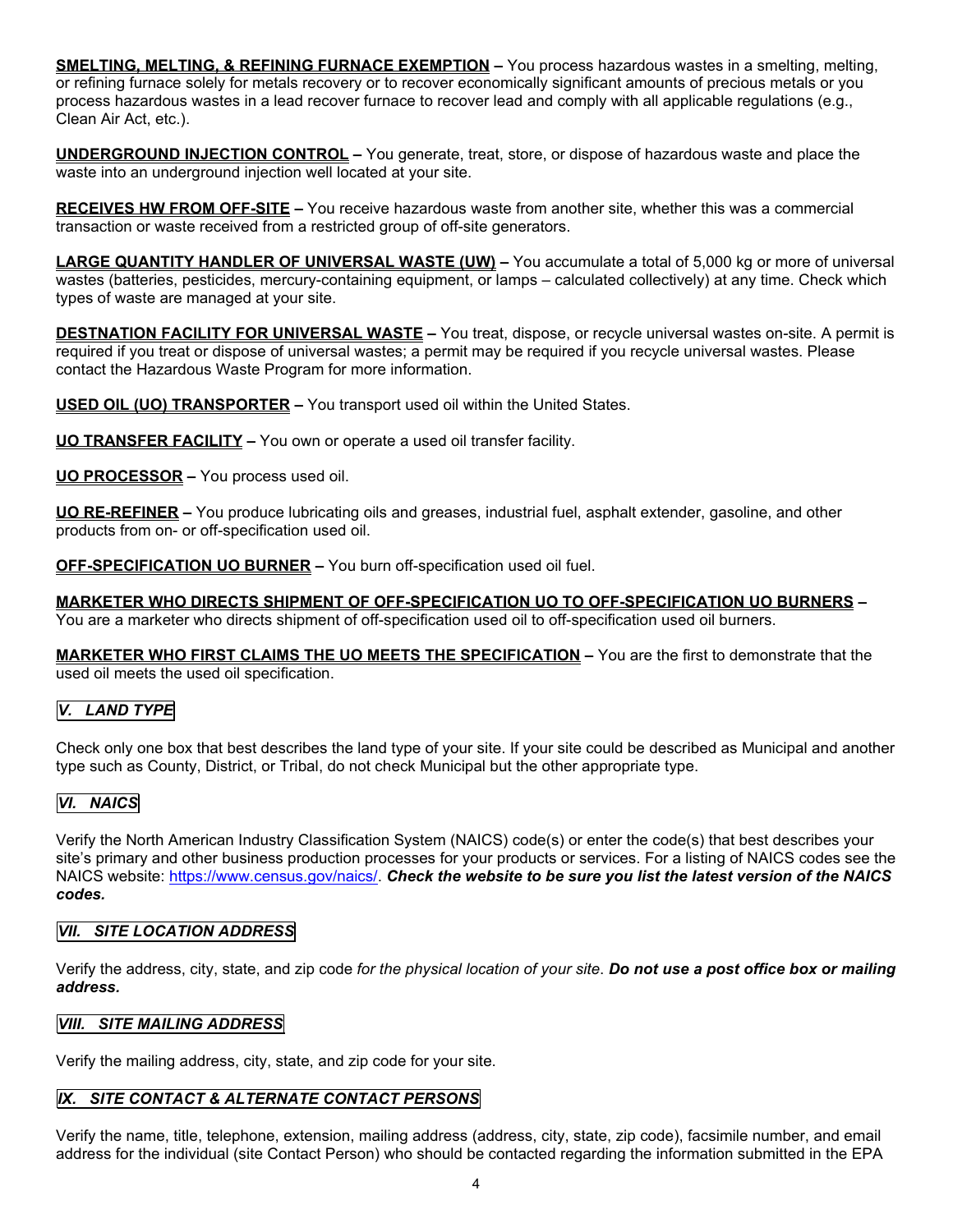Form 8700-12, RCRA Subtitle C Site Identification Form. **If the person completing the Hazardous Waste Report is not the primary site RCRA hazardous waste contact, enter their name in the Comments section (item XII).**

Verify the name, title, telephone number, extension, and email address of an Alternate Contact we can contact if the Contact Person is not available.

# *X. SITE LEGAL OWNER*

Verify or provide the site's legal owner(s) name, type, mailing address (address city, state, zip code), telephone number, and the date (MM/DD/YYYY) they became the owner. **Owner** is the Person who owns the site or part of the site including **building(s) and/or land***.* Please identify by owner type, i.e. site, land, building. A Person is defined as an individual, trust, firm, joint stock company, Federal Agency, corporation (including a government corporation), partnership, association, State, municipality, commission, political subdivision of a State, or any interstate body. **List any additional owner(s) in the Comments section (item XII).**

# *XI. OPERATOR*

Verify or provide the site's operator(s) name, type, and the date (MM/DD/YYYY) they became the operator. The operator is the person responsible for the overall operation of your site. *This is the legal entity which controls the site operation rather than the plant or site manager.* This is usually a company or business name but could be an individual. See definition of Person under X. Site Legal Owner. **List any additional operators in the Comments section (item XII).**

## *XII. COMMENTS*

Use this Comments section to provide additional information for Items I-XI. **Reference the item number with each comment.**

#### *XIII. CERTIFICATION*

- 1. Type or print the name and title of the owner or operator of the facility or an authorized representative and date signed.
- 2. Signature:
	- a. Electronic Submittal: Insert an electronic signature or type the name
	- b. Paper Copy by Mail or Delivery: Print the report and sign.

# **PART TWO – Waste Identification**

**Note:** If a waste was generated and shipped out-of-country, *DO NOT* report the exported waste in Part Two. Complete the Annual Hazardous Waste Report for Exports of Hazardous Waste to a Foreign Country per 40 CFR 262.56. A sample report template with information is on the HW Program's website at https://deq.mt.gov/twr/assistance.

## **Documents Helpful in Filling out Part Two of the Annual Report Form**

- Hazardous waste manifests
- Hazardous waste report forms submitted in previous years
- Records of quantities of hazardous waste generated and accumulated on-site
- Results of laboratory analyses of the waste
	- Contracts or agreements with off-site facilities managing your facility's wastes
- Copies of permits for on-site waste management systems

A single copy of Part Two is included. Make as many copies as needed to complete your Hazardous Waste Report and submit the completed Page(s) with the original report form.

Additional Montana 2021 Instructions and the Small Quantity Hazardous Waste Generator Report Form are located on the DEQ, Hazardous Waste Program, Forms, Reporting website at:

#### https://deq.mt.gov/twr/assistance

Also listed on this web page is information about types of reportable and non-reportable wastes, excluded wastes, and EPA hazardous waste codes.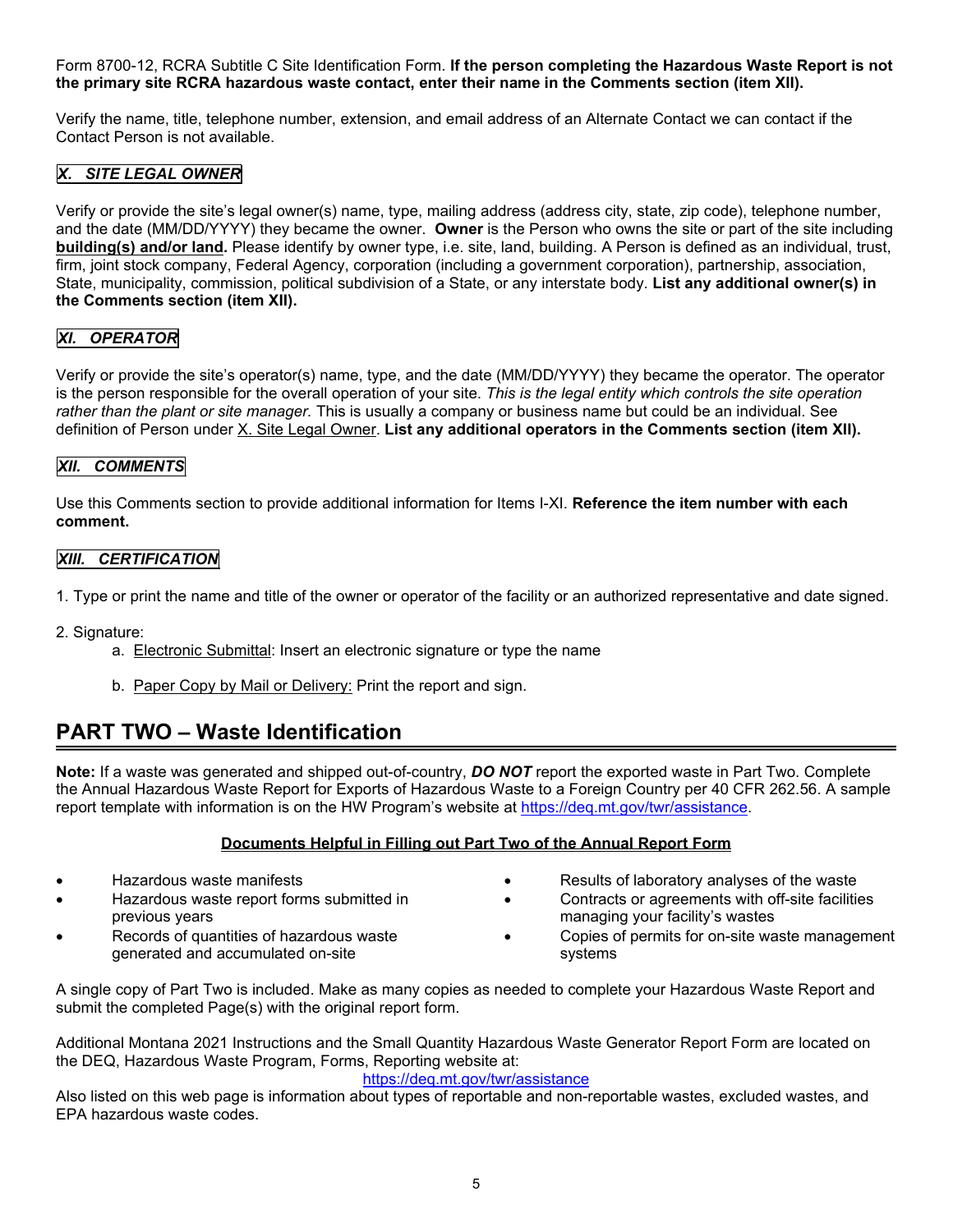# *FORM INSTRUCTIONS*

#### **Line #:**

A separate line entry is required for each different waste or waste mixture that was shipped to a facility identified in Column H.

Enter a consecutive line number for each different reportable waste or waste mixture.

#### **Column A – Is this Remediation Waste?:**

Check the box in this column if the waste stream being reported is a remediation waste (hazardous waste, debris, and media, including ground water, surface water, soils, and sediments, that are managed for implementing cleanup or as a result of final closure of the facility).

#### **Column B – Description of Waste:**

Supply the name or description of the waste (general type, source, type of hazard, and generic chemical name or primary hazardous waste constituents – for example: Ignitable spent solvent from degreasing operation in tool production; mixture of mineral spirits and kerosene). Typically, this information is obtained from the hazardous waste shipping documents. Alternatively, it may be obtained from Subparts C & D of 40 CFR Part 261.

#### **Column C – EPA Hazardous Waste Codes:**

The EPA hazardous waste code is a four-unit code made up of a single alphabetic prefix (D, F, K, P, U) followed by a three-digit number. This number may be found on hazardous waste shipping documents and is listed in Subpart C or D of 40 CFR Part 261. If more space is needed to record waste codes, list the additional codes in the Comments section *below* and cross-reference to the appropriate line number.

#### **Column D – Amount of Waste Generated:**

Enter the total amount of waste or waste mixture generated, as described in Column B.

*If you generate the same waste stream several times during the year and do not ship it, enter the total quantity generated for all of 2021 and enter '0' in Column F (Amount Shipped Off-Site).* 

*If you generate the same waste stream several times during the year and ship some or all of it, see instructions for Column F (Amount Shipped Off-Site).* 

## **Column E – Unit of Measure/Density:**

DEQ must report waste amounts in pounds. Select the unit of measure for the quantity of waste described in Column D. If your waste amounts are reported in gallons or cubic yards, enter the density so the waste amount may be converted to pounds.

## **Column F – Amount Shipped Off-Site:**

Enter the total quantity of waste shipped **off-site** to each receiving facility (identified in Column H) during 2021. *Report the quantity of waste in the same unit of measure as stated in Columns D and E*. These shipment quantities should equal the total quantity recorded on the hazardous waste shipping documents.

#### *Multiple Shipments to the Same Receiving Facility by the Same First Transporter*

If you had several shipments of the same hazardous waste stream during the year and the waste was sent to the same receiving facility by the same first transporter (listed as Transporter 1 on the shipping documents), do not report them separately, but as a one-line entry with the total quantity generated and shipped for all of 2021.

#### *Multiple Shipments to the Same Receiving Facility by Multiple First Transporters*

If you had several shipments of the same hazardous waste stream during the year and the waste was sent to the same receiving facility by multiple first transporters (listed as Transporter 1 on the shipping documents), do not report them separately, but as a one-line entry with the total quantity generated and shipped for all of 2021. **Breakdown the amount transported by each Transporter in the Comments section below**.